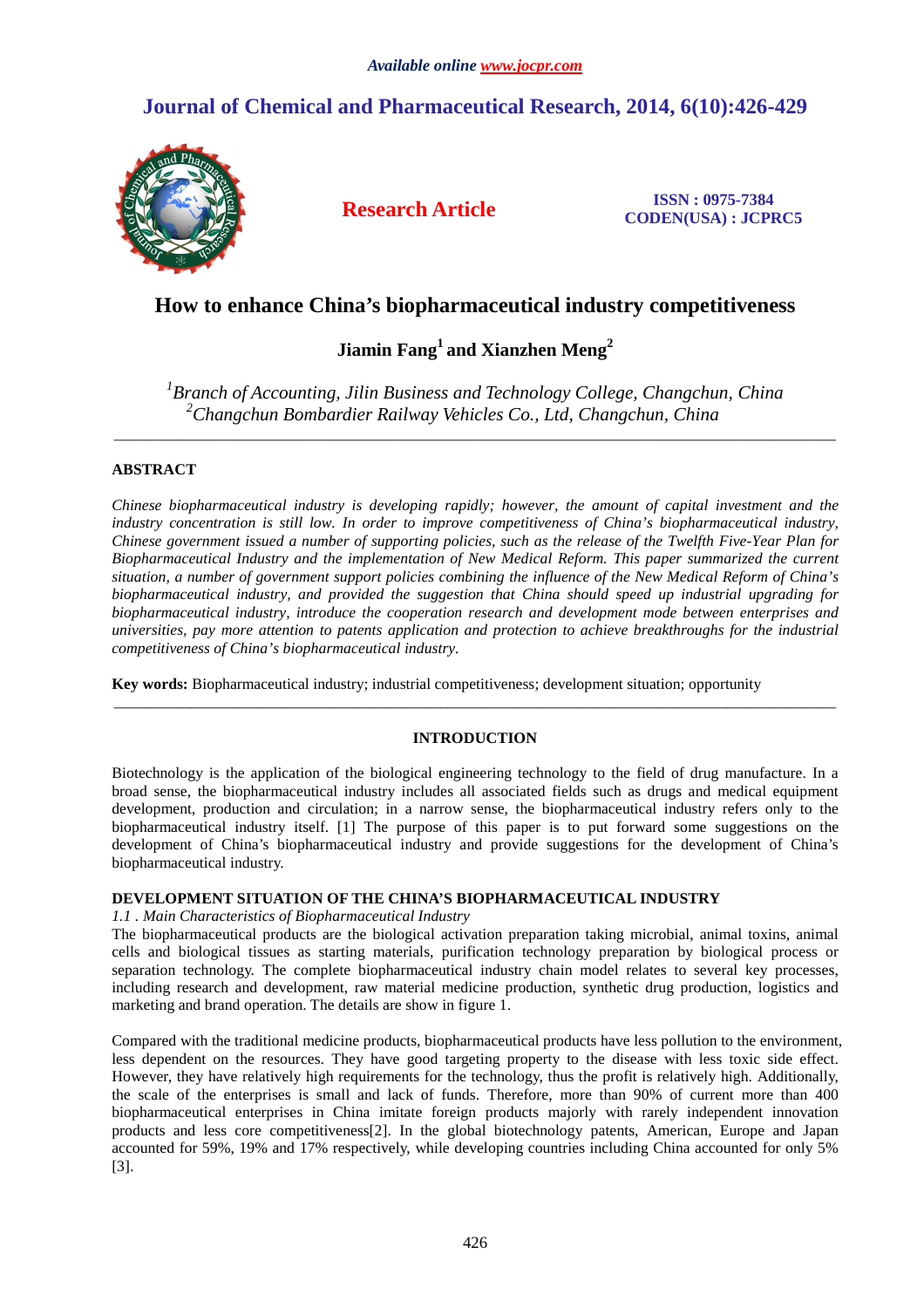| <b>New</b><br>drug'<br>discovery |           | Drug<br>development |    | Raw<br>drug<br>production |        |          |            |                |               |           |
|----------------------------------|-----------|---------------------|----|---------------------------|--------|----------|------------|----------------|---------------|-----------|
|                                  |           |                     |    |                           | a.     | Raw      |            | Synthetic drug | Logistics and | Brand     |
| a.                               | Select    | new                 | a. | Preclinical               |        | material |            | production     | marketing     | operation |
|                                  | aim       | study               |    |                           | supply |          |            |                |               |           |
| b.                               | Lead      |                     | b. | Clinical                  | b.     | Raw      | drug '     |                |               |           |
|                                  | compounds |                     |    | study                     |        |          | production |                |               |           |

*\_\_\_\_\_\_\_\_\_\_\_\_\_\_\_\_\_\_\_\_\_\_\_\_\_\_\_\_\_\_\_\_\_\_\_\_\_\_\_\_\_\_\_\_\_\_\_\_\_\_\_\_\_\_\_\_\_\_\_\_\_\_\_\_\_\_\_\_\_\_\_\_\_\_\_\_\_\_*

#### **Fig.1: Complete biopharmaceutical industry chain**

## 1.2. Overall Situation

The start and development of China's biopharmaceutical industry is late. Since the release of the national "863", "973" high technology program and National Natural Science Foundation, China's biopharmaceutical industry has rapid development. In the past 30 years, the gap between China's biopharmaceutical industry and foreign countries is gradually narrowing. The research for functional gene group, stem cell, bio chip and so on is already entered the ranks of the international first-class. Since 1998, the global biopharmaceutical industry annual sales growth rate maintained between 15% and 33% for a decade since 1998 which become one of the fastest growing high-tech industry [4]. During Nine Five period, China's pharmaceutical industry growth rate is accelerated year by year with annual growth rate between 15 and 20% [5]. According to the China's industry information network statistics, the biopharmaceutical industry output value of 76.87 billion RMB with a year-on-year growth of 30.60% in 2008 which is higher than that of the pharmaceutical industry. The output value of China's biopharmaceutical industry accounted for 8.9% of that of pharmaceutical industry; in 2009 the total output value reached 88.72 billion RMB, with a year-on-year growth of 29.1%.

China's biopharmaceutical industry has big gap compared with foreign pharmaceutical giant with regarding to technology, personnel, equipment and industrial structure. In 2008, new drug research and development funds invested a total of 31 billion dollars for the global top five biopharmaceutical enterprises; in 2010, it reached 41.6 billion dollars, while Chinese invested a total of 0.27 billion dollars on new drug research and development in 2008-2010. In the global value chain, innovation and marketing brand operation has higher added value. Most of biopharmaceutical industrial cluster in Europe and American are in the R & D innovation stage and drug marketing and brand operation stage the value chain. According to statistics, the investment of big pharmaceuticals company in Europe and American on the research and development is about 16% to 17% of its sales. The innovation capability of most of China's biological medicine industrial cluster is low with less brand effect. Most of them are in the low stage of raw material medicine manufacturing stage in a value [6]. The value chain of biopharmaceutical industry is U shape smile curve, refer to Figure 2.



**Fig.2: value chain of biopharmaceutical industry**

2.1. Biopharmaceutical Industry can meet the Requirements of Chinese Social Development A large amount raw material medicine is the main part of the export for China's biopharmaceutical products. Compared to preparation, raw material medicine has high pollution and energy consume. It has great potential cost. The manufacturing of the raw material medicine is at the low position of the industry chain with low added value. The development of biopharmaceutical is a feasible method for Chinese to promote for resource utilization from extensive form to intensive form.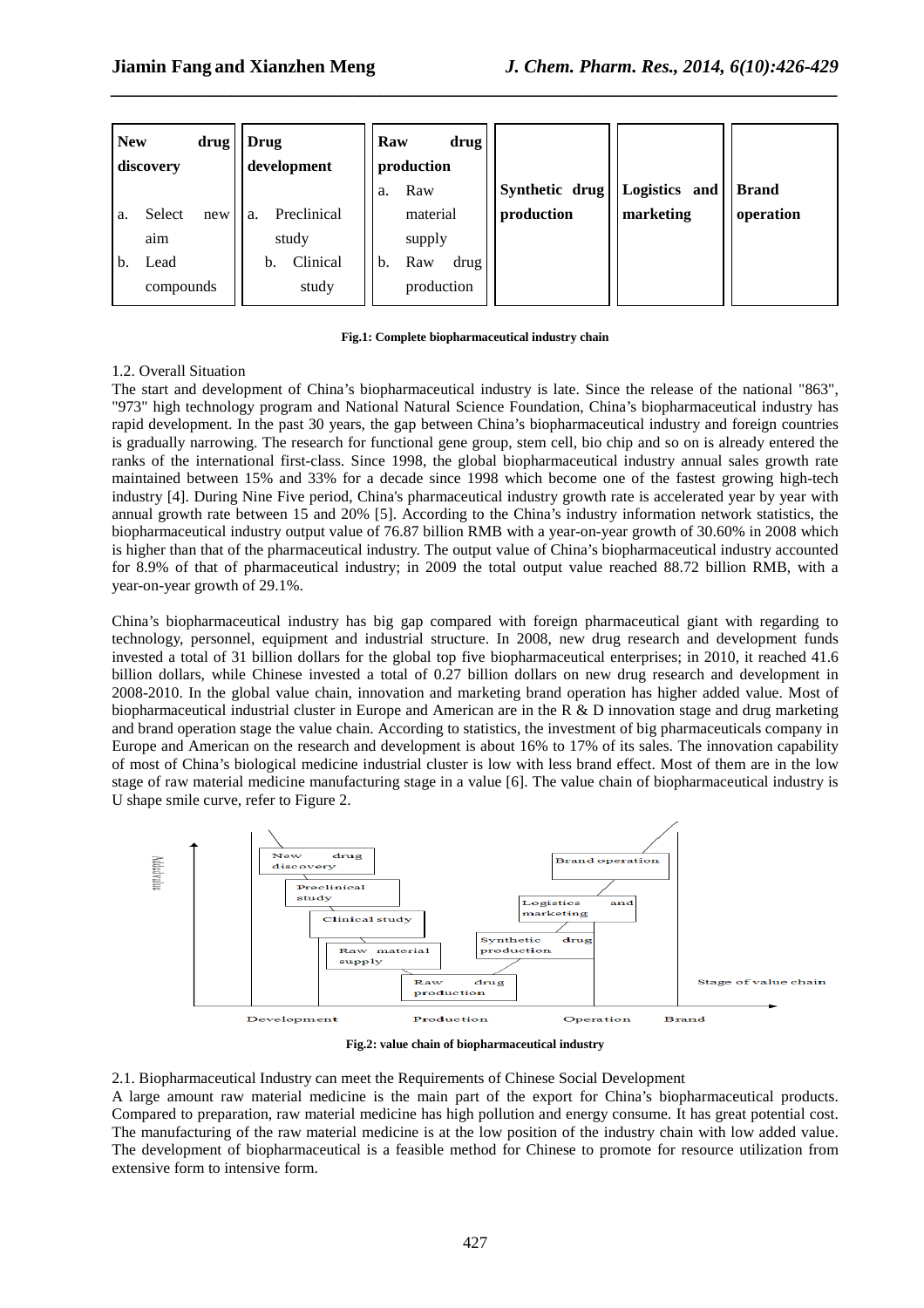## 2.2. Strong Support in Government Policy Aspect

The steady development of China's biopharmaceutical industry is accompanied by putting a high value by Chinese government. Early biological technology policy started from the release of Blue Book, 863 and 973 high technology planning that opened the prelude for fast development of biological medicine industry. In April 2007, the Eleventh Five-year Plan for Biological Technology Development was issued, which was the first time to stress biopharmaceutical industry as an important strategic industry of national economy and social development. In October 2010, the State Council's Decision on Accelerating the Fostering and Development of Strategic Emerging Industries was formally issued, which defined biotechnology industry as one of the seven strategic industries. In 2011, China issued the Twelfth Five-year Plan for Biological Technology, which set the average annual growth rate of output value of biopharmaceutical industry kept at more than 15%. In the science and technology policy aspect, Chinese government would increase investment in basic scientific research and enterprises' scientific research, reduce the risk of enterprise development, which provided the safeguard for the enterprise independent innovation products. In tax policy aspect, biopharmaceutical industry also could benefit from preferential policies in value added tax, business tax, enterprise income tax, personal income tax aspects. For example, in order to encourage the export of biopharmaceutical products the export tax rebate rate from 13% to 17%. Under this situation, a number of traditional China Medicines companies have transferred the business scope to the biopharmaceutical industry.

*\_\_\_\_\_\_\_\_\_\_\_\_\_\_\_\_\_\_\_\_\_\_\_\_\_\_\_\_\_\_\_\_\_\_\_\_\_\_\_\_\_\_\_\_\_\_\_\_\_\_\_\_\_\_\_\_\_\_\_\_\_\_\_\_\_\_\_\_\_\_\_\_\_\_\_\_\_\_*

### 2.3. New Medical Reform Promote Industrial Development

With the implementation of the New Medical Reform, the increase of coverage of urban resident basic medical insurance, the expanding of domestic pharmaceutical market, China's pharmaceutical industry maintain a rapid and steady development. The Chinese government relaxed related policy of social capital and foreign capital to enter the medical institutions and pharmaceutical enterprises.

## **ADVICES TO PROMOTE INDUSTRIAL COMPETITIVENESS CHINA'S BIOPHARMACEUTICAL INDUSTRY**

Biopharmaceutical industry has become one of the Chinese industries with prospect future and fast growth because of the need of the society, the favourable policies and national stress. China's biopharmaceutical enterprises shall pay more attention on the following aspects in order to occupy of the commanding heights of biopharmaceutical target in the Twelfth Five-Year Plan period.

### 3.1. Achieve Seamless Transfer between R & D and Industrialization

Although China universities and institutes have lots of scientific research personnel engaging in biopharmaceutical R & D work, most of the achievements cannot realize industrialization; while biopharmaceutical enterprises are eager to get the achievements which can realize industrialization but limited by their  $R \& D$  capability and various constraints compared to universities and institutes. Therefore, both of universities and enterprises can cooperate according to their own characteristics to achieve a kind of win-win result. The enterprises can get more valuable market knowledge with less investment; universities and institutes can get investment support from enterprises enhancing the ability to grasp the market and achieve technology commercialization.

## 3.2. Accelerate Industrial Upgrading

Industrial upgrading shall be speedup in order to change current situation that the scale of the enterprises are small, primer products are in excess of production capacity, high-end products are in short supply, the whole industry is big but not strong in order to accelerate the industry consolidation and mergers and finally promote the competitiveness of complete biopharmaceutical industry. Industrial upgrading is refers to the improvement of industrial structure, industrial quality and efficiency with the core of rebuilding the traditional industry with advanced and practical technology. At the same time, the implementation of the new standard will eliminate some small enterprises lack of, and finally accelerate industrial upgrading process. In addition, high level talents are also a key of industry upgrading. If overseas Chinese scientists and scholars can be attracted to engage in drug research and development work in the engaged in research work, then enterprises' R & D strength can promoted.

### 3.3. Create Patent Strategy

The patent strategy means that the enterprises adopt patent system, patent technology, patent information, research competitors based on long-term strategic goal to obtain the competition advantage in the competition. In the biopharmaceutical enterprises, patent has become the most valuable assets instead of equipment, workshop and so on. Furthermore, patent has become the core index for evaluation of biopharmaceutical enterprises' competitiveness. Biopharmaceutical enterprises can develop sustainably only if they have a large number of high quality patents to form advantages in technical and market aspects. In 2010, Suzhou established the first domestic biological medicine patent database, to provide intellectual property public service for bio pharmaceutical enterprises. It can be foreseen that there will be more and more biology medicine patent database domestic along with the development of the China's biopharmaceutical industry. Biopharmaceutical enterprises can reduce the investment both in capital and